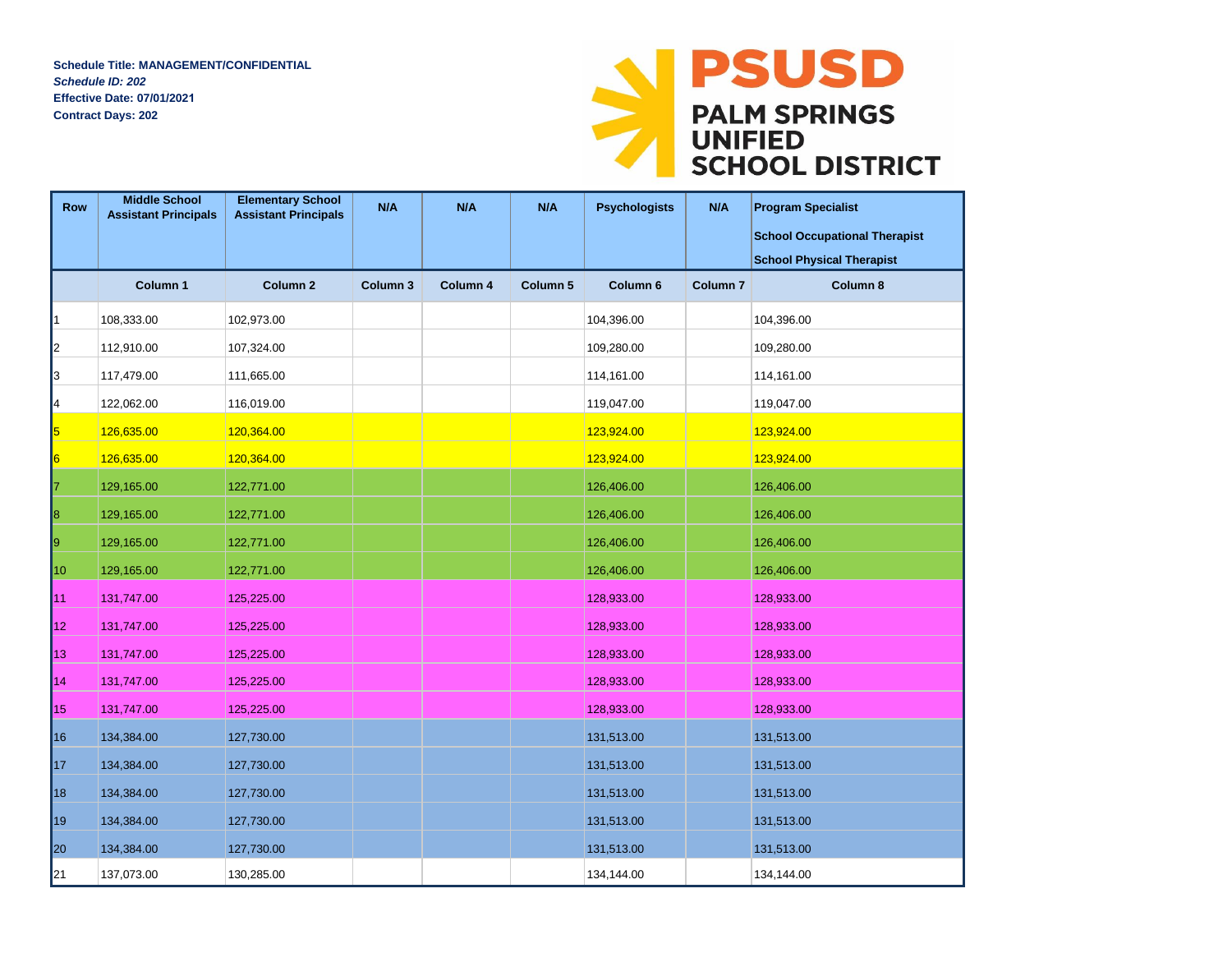**Schedule Title: MANAGEMENT/CONFIDENTIAL** *Schedule ID: 212* **Effective Date: 07/01/2021 Contract Days: 212**



| <b>Row</b>      | <b>Middle School</b><br><b>Principals</b> | <b>Elementary</b><br><b>Principals</b> | <b>Supervising</b> | <b>District Nurse Principal Desert Learning Academy</b> |
|-----------------|-------------------------------------------|----------------------------------------|--------------------|---------------------------------------------------------|
|                 | <b>COLUMN1</b>                            | <b>COLUMN 2</b>                        | <b>COLUMN 3</b>    | <b>COLUMN 4</b>                                         |
| 1               | 123,682.00                                | 119,080.00                             | 119,080.00         | 123,682.00                                              |
| 2               | 128,678.00                                | 124,266.00                             | 124,266.00         | 128,678.00                                              |
| 3               | 133,670.00                                | 129,450.00                             | 129,450.00         | 133,670.00                                              |
| 4               | 138,669.00                                | 134,636.00                             | 134,636.00         | 138,669.00                                              |
| 5               | 143,661.00                                | 139,819.00                             | 139,819.00         | 143,661.00                                              |
| $\vert 6 \vert$ | 143,661.00                                | 139,819.00                             | 139,819.00         | 143,661.00                                              |
| 17              | 146,538.00                                | 142,613.00                             | 142,613.00         | 146,538.00                                              |
| 8               | 146,538.00                                | 142,613.00                             | 142,613.00         | 146,538.00                                              |
| 19              | 146,538.00                                | 142,613.00                             | 142,613.00         | 146,538.00                                              |
| 10              | 146,538.00                                | 142,613.00                             | 142,613.00         | 146,538.00                                              |
| l11             | 149,464.00                                | 145,467.00                             | 145,467.00         | 149,464.00                                              |
| 12              | 149,464.00                                | 145,467.00                             | 145,467.00         | 149,464.00                                              |
| 13              | 149,464.00                                | 145,467.00                             | 145,467.00         | 149,464.00                                              |
| 14              | 149,464.00                                | 145,467.00                             | 145,467.00         | 149,464.00                                              |
| 15              | 149,464.00                                | 145,467.00                             | 145,467.00         | 149,464.00                                              |
| 16              | 152,457.00                                | 148,376.00                             | 148,376.00         | 152,457.00                                              |
| $\vert$ 17      | 152,457.00                                | 148,376.00                             | 148,376.00         | 152,457.00                                              |
| 18              | 152,457.00                                | 148,376.00                             | 148,376.00         | 152,457.00                                              |
| 19              | 152,457.00                                | 148,376.00                             | 148,376.00         | 152,457.00                                              |
| 20              | 152,457.00                                | 148,376.00                             | 148,376.00         | 152,457.00                                              |
| 21              | 155,504.00                                | 151,345.00                             | 151,345.00         | 155,504.00                                              |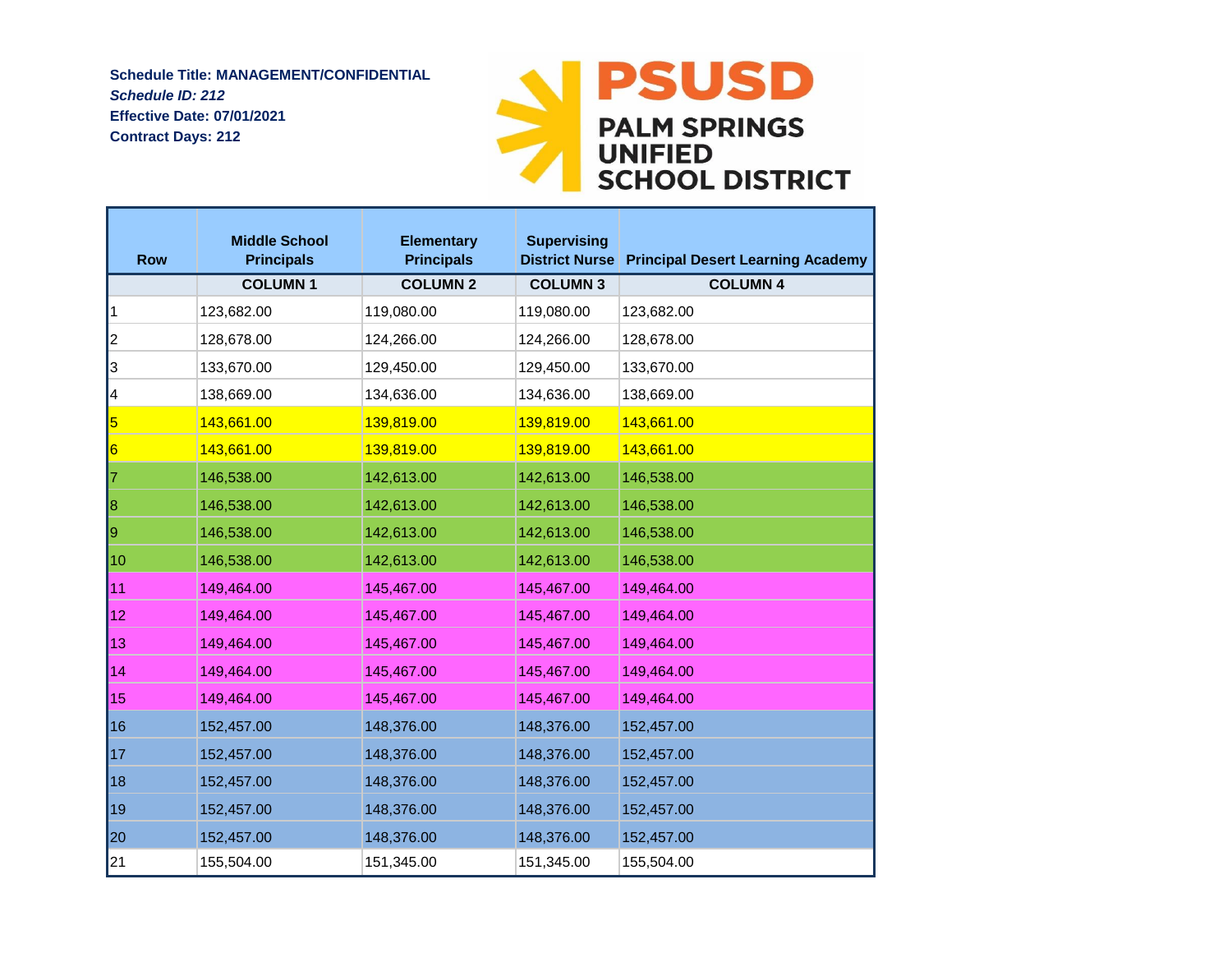*Schedule ID: 215* **Effective Date: 07/01/2021 Contract Days: 215 Schedule Title: MANAGEMENT/CONFIDENTIAL**



| <b>Row</b>              | <b>High School</b><br><b>Assistant Principals</b> | N/A             |
|-------------------------|---------------------------------------------------|-----------------|
|                         | <b>COLUMN1</b>                                    | <b>COLUMN 2</b> |
| 1                       | 119,197.00                                        |                 |
| $\overline{\mathbf{c}}$ | 124,657.00                                        |                 |
| $\overline{\mathbf{3}}$ | 130,107.00                                        |                 |
| $\overline{4}$          | 135,566.00                                        |                 |
| 5                       | 141,007.00                                        |                 |
| 6                       | 141,007.00                                        |                 |
| 7                       | 143,833.00                                        |                 |
| $\overline{\bf 8}$      | 143,833.00                                        |                 |
| 9                       | 143,833.00                                        |                 |
| 10                      | 143,833.00                                        |                 |
| 11                      | 146,709.00                                        |                 |
| 12                      | 146,709.00                                        |                 |
| 13                      | 146,709.00                                        |                 |
| 14                      | 146,709.00                                        |                 |
| 15                      | 146,709.00                                        |                 |
| 16                      | 149,641.00                                        |                 |
| 17                      | 149,641.00                                        |                 |
| 18                      | 149,641.00                                        |                 |
| 19                      | 149,641.00                                        |                 |
| 20                      | 149,641.00                                        |                 |
| 21                      | 152,630.00                                        |                 |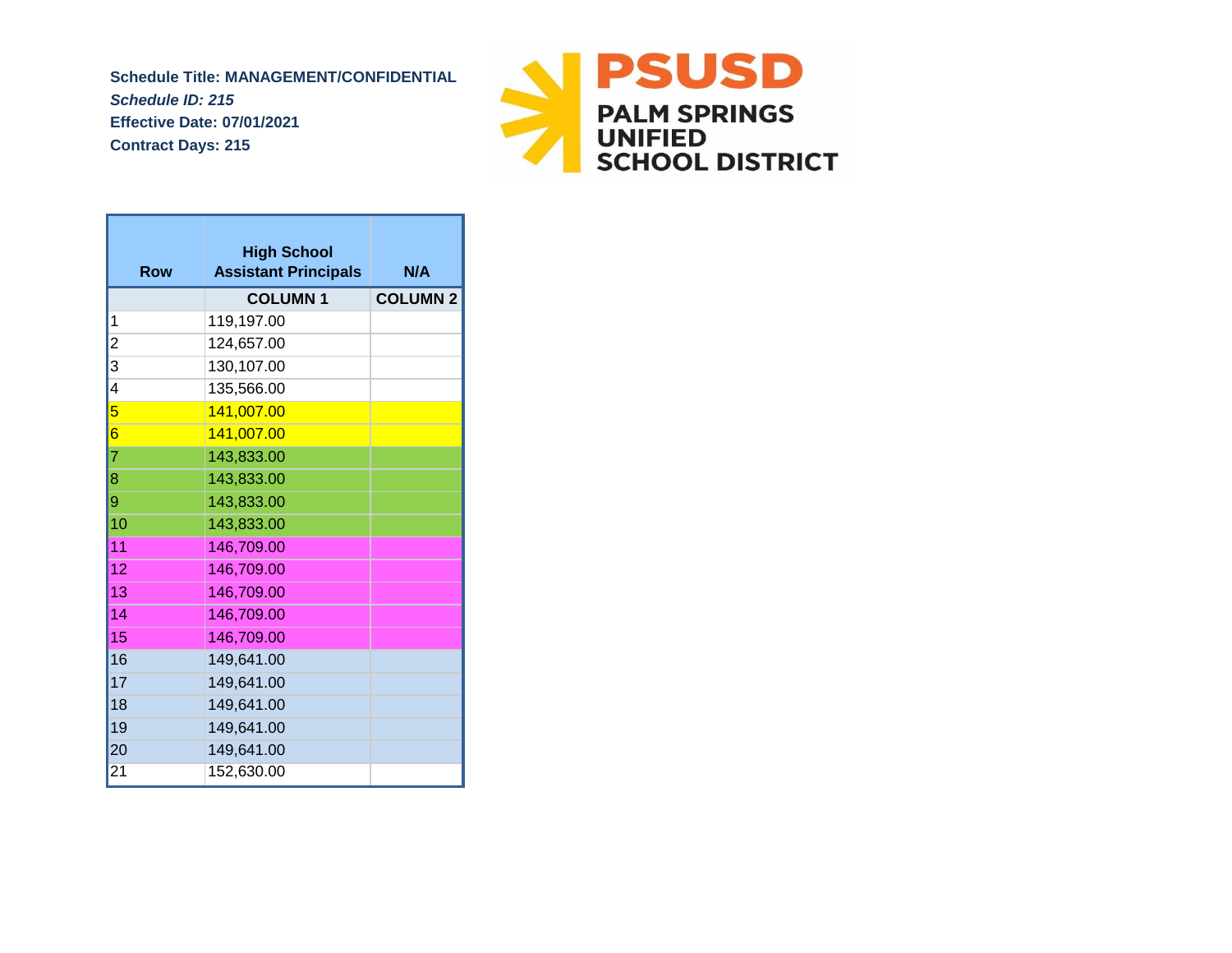

|                 | <b>Assistant Director:</b> | N/A             | N/A            | <b>Coordinators:</b>                                   | Coordinator:                 | N/A             | N/A            | <b>High School</b><br><b>Principals</b> | N/A             | Directors:                                                                   | N/A              | Principal<br><b>Alternative</b><br>Education | N/A                 | N/A |
|-----------------|----------------------------|-----------------|----------------|--------------------------------------------------------|------------------------------|-----------------|----------------|-----------------------------------------|-----------------|------------------------------------------------------------------------------|------------------|----------------------------------------------|---------------------|-----|
|                 | <b>Special Education</b>   |                 |                | <b>Career &amp; Technical Education</b>                | Supplemental<br>Intervention |                 |                |                                         |                 | <b>Assessment And Data Analysis</b>                                          |                  |                                              |                     |     |
|                 |                            |                 |                | <b>District Parent</b>                                 |                              |                 |                |                                         |                 | College & Career Readiness (Linked Learning<br>& Career Technical Education) |                  |                                              |                     |     |
|                 |                            |                 |                | <b>Diversity &amp; Racial Equity</b>                   |                              |                 |                |                                         |                 | <b>Early Childhood Education</b>                                             |                  |                                              |                     |     |
|                 |                            |                 |                |                                                        |                              |                 |                |                                         |                 |                                                                              |                  |                                              |                     |     |
|                 |                            |                 |                | <b>Early Childhood Education</b>                       |                              |                 |                |                                         |                 | <b>Elementary Curriculum &amp; Instruction</b>                               |                  |                                              |                     |     |
|                 |                            |                 |                | <b>Educational Technology</b>                          |                              |                 |                |                                         |                 | <b>Health Services</b>                                                       |                  |                                              |                     |     |
|                 |                            |                 |                | <b>English Language Learners</b>                       |                              |                 |                |                                         |                 | <b>Human Resources</b>                                                       |                  |                                              |                     |     |
|                 |                            |                 |                | Intervention                                           |                              |                 |                |                                         |                 | <b>Secondary Curriculum &amp; Instruction</b>                                |                  |                                              |                     |     |
|                 |                            |                 |                | <b>Online Learning</b>                                 |                              |                 |                |                                         |                 | <b>Special Education</b>                                                     |                  |                                              |                     |     |
|                 |                            |                 |                | <b>Professional Development</b>                        |                              |                 |                |                                         |                 | <b>State &amp; Federal Programs</b>                                          |                  |                                              |                     |     |
|                 |                            |                 |                | <b>Special Education</b>                               |                              |                 |                |                                         |                 | <b>Student Services</b>                                                      |                  |                                              |                     |     |
|                 |                            |                 |                | <b>Student Services</b>                                |                              |                 |                |                                         |                 |                                                                              |                  |                                              |                     |     |
| ROW             | <b>COLUMN1</b>             | <b>COLUMN 2</b> | <b>COLUMN3</b> | <b>Visual &amp; Performing Arts</b><br><b>COLUMN 4</b> | <b>COLUMN 5</b>              | <b>COLUMN 6</b> | <b>COLUMN7</b> | <b>COLUMN 8</b>                         | <b>COLUMN 9</b> | <b>COLUMN 10</b>                                                             | <b>COLUMN 11</b> | <b>COLUMN 12</b>                             | COLUMN 13 COLUMN 14 |     |
|                 |                            |                 |                |                                                        |                              |                 |                |                                         |                 |                                                                              |                  |                                              |                     |     |
|                 | 122,731.00                 |                 |                | 116,886.00                                             | 116,886.00                   |                 |                | 137,991.00                              |                 | 137,991.00                                                                   |                  | 129,922.00                                   |                     |     |
|                 | 128,494.00                 |                 |                | 122,376.00                                             | 122,376.00                   |                 |                | 143,877.00                              |                 | 143,877.00                                                                   |                  | 135,356.00                                   |                     |     |
|                 | 134,240.00                 |                 |                | 127,847.00                                             | 127,847.00                   |                 |                | 149,758.00                              |                 | 149,758.00                                                                   |                  | 140,605.00                                   |                     |     |
|                 | 139,991.00                 |                 |                | 133,325.00                                             | 133,325.00                   |                 |                | 155,642.00                              |                 | 155,642.00                                                                   |                  | 145,867.00                                   |                     |     |
|                 | 145,740.00                 |                 |                | 138,801.00                                             | 138,801.00                   |                 |                | 161,535.00                              |                 | 161,535.00                                                                   |                  | 151,116.00                                   |                     |     |
|                 | 145,740.00                 |                 |                | 138,801.00                                             | 138,801.00                   |                 |                | 161,535.00                              |                 | 161,535.00                                                                   |                  | 151,116.00                                   |                     |     |
|                 | 148,653.00                 |                 |                | 141,576.00                                             | 141,576.00                   |                 |                | 164,763.00                              |                 | 164,763.00                                                                   |                  | 154,141.00                                   |                     |     |
|                 | 148,653.00                 |                 |                | 141,576.00                                             | 141,576.00                   |                 |                | 164,763.00                              |                 | 164,763.00                                                                   |                  | 154,141.00                                   |                     |     |
|                 | 148,653.00                 |                 |                | 141,576.00                                             | 141,576.00                   |                 |                | 164,763.00                              |                 | 164,763.00                                                                   |                  | 154,141.00                                   |                     |     |
| 10 <sub>1</sub> | 148,653.00                 |                 |                | 141,576.00                                             | 141,576.00                   |                 |                | 164,763.00                              |                 | 164,763.00                                                                   |                  | 154,141.00                                   |                     |     |
| 11              | 151,626.00                 |                 |                | 144,406.00                                             | 144,406.00                   |                 |                | 168,058.00                              |                 | 168,058.00                                                                   |                  | 157,223.00                                   |                     |     |
| 12              | 151,626.00                 |                 |                | 144,406.00                                             | 144,406.00                   |                 |                | 168,058.00                              |                 | 168,058.00                                                                   |                  | 157,223.00                                   |                     |     |
| 13              | 151,626.00                 |                 |                | 144,406.00                                             | 144,406.00                   |                 |                | 168,058.00                              |                 | 168,058.00                                                                   |                  | 157,223.00                                   |                     |     |
| 14              | 151,626.00                 |                 |                | 144,406.00                                             | 144,406.00                   |                 |                | 168,058.00                              |                 | 168,058.00                                                                   |                  | 157,223.00                                   |                     |     |
| 15              | 151,626.00                 |                 |                | 144,406.00                                             | 144,406.00                   |                 |                | 168,058.00                              |                 | 168,058.00                                                                   |                  | 157,223.00                                   |                     |     |
| 16              | 154,658.00                 |                 |                | 147,294.00                                             | 147,294.00                   |                 |                | 171,424.00                              |                 | 171,424.00                                                                   |                  | 160,368.00                                   |                     |     |
| 17              | 154,658.00                 |                 |                | 147,294.00                                             | 147,294.00                   |                 |                | 171,424.00                              |                 | 171,424.00                                                                   |                  | 160,368.00                                   |                     |     |
| 18              | 154,658.00                 |                 |                | 147,294.00                                             | 147,294.00                   |                 |                | 171,424.00                              |                 | 171,424.00                                                                   |                  | 160,368.00                                   |                     |     |
| 19              | 154,658.00                 |                 |                | 147,294.00                                             | 147,294.00                   |                 |                | 171,424.00                              |                 | 171,424.00                                                                   |                  | 160,368.00                                   |                     |     |
| 20              | 154,658.00                 |                 |                | 147,294.00                                             | 147,294.00                   |                 |                | 171,424.00                              |                 | 171,424.00                                                                   |                  | 160,368.00                                   |                     |     |
| 21              | 157,758.00                 |                 |                | 150,245.00                                             | 151,345.00                   |                 |                | 175,639.00                              |                 | 175,639.00                                                                   |                  | 163,571.00                                   |                     |     |